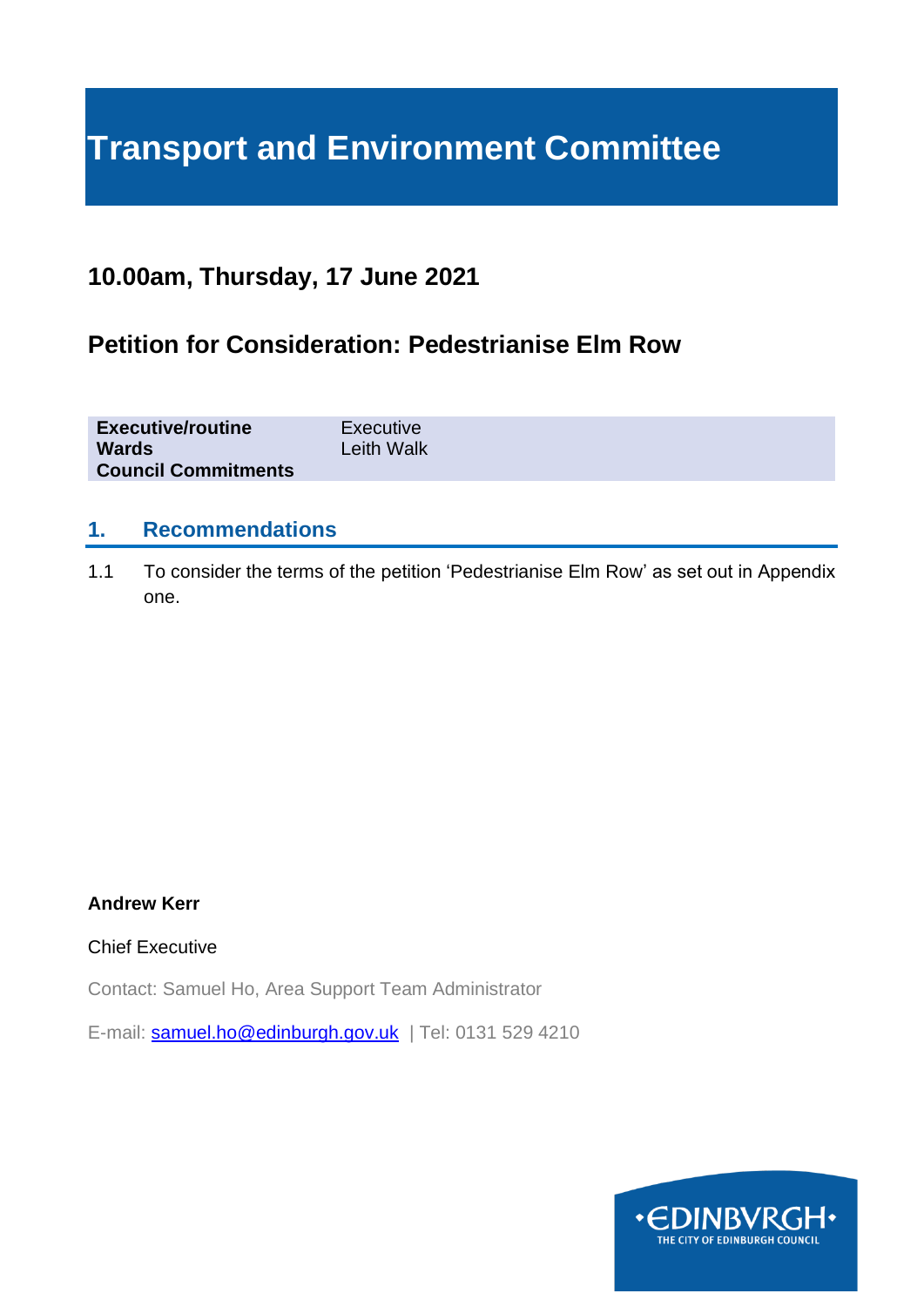# **Report**

## **Pedestrianise Elm Row**

### **2. Executive Summary**

2.1 The Transport and Environment Committee is asked to consider a petition at this meeting.

#### **3. Background**

- 3.1 The City of Edinburgh Council at its meeting on 22 June 2017 agreed the Petitions Committee be discontinued and that petitions would be sent to the responsible executive committees or in future locality committees for consideration.
- 3.2 At the meeting, the committee can:
	- a) request a report on the issues raised by the petitioner and the committee;
	- b) agree that the issues raised do not merit further action and/or
	- c) agree to take any other appropriate action.

#### **4. Main report**

- 4.1 A valid petition entitled 'Pedestrianise Elm Row' has been received. The petition received 223 signatures.
- 4.2 The petition calls on the Council to help local businesses by closing 'Elm Row' to traffic once a week, to allow outdoor seating.
- 4.3 There are currently some businesses on Elm Row which have applied for and been granted permits for outdoor space.
- 4.4 However, due to the on-going Tram construction work on Leith Walk, officers consider that it would not be possible to pedestrianise Elm Row at the current time.
- 4.5 Once the Tram construction works are completed, officers could work with local businesses and residents in the area to investigate options to pedestrianise Elm Row at least one day per week.

#### **5. Next Steps**

5.1 The committee will determine next steps at this meeting.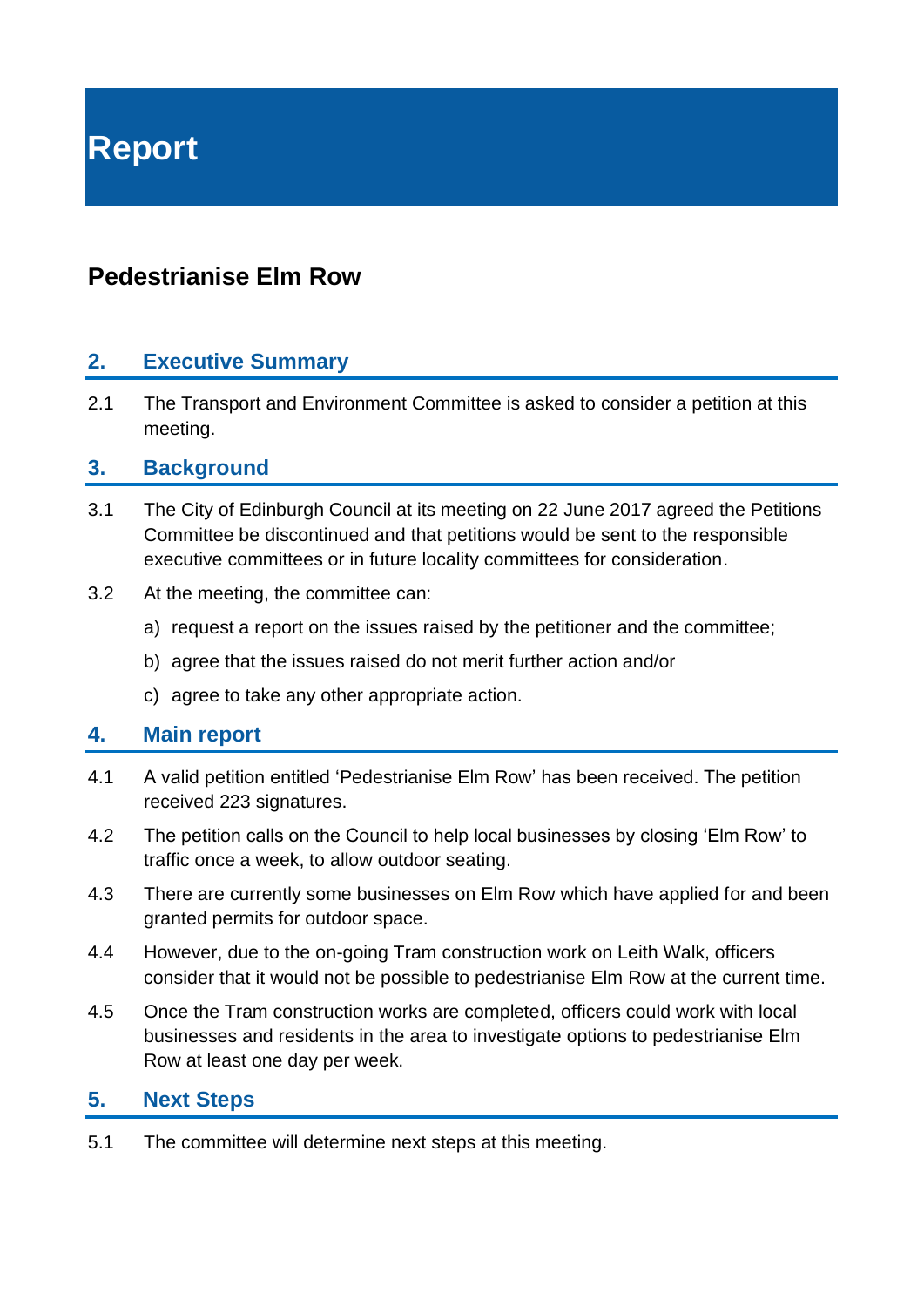## **6. Financial impact**

6.1 Not applicable.

## **7. Stakeholder/Community Impact**

7.1 There are no stakeholder/ community impacts arising from the consideration of the petition.

# **8. Background reading/external references**

8.1 Minute of the City of Edinburgh Council 22 June 2017.

## **9. Appendices**

9.1 Appendix 1 – Petition - Pedestrianise Elm Row